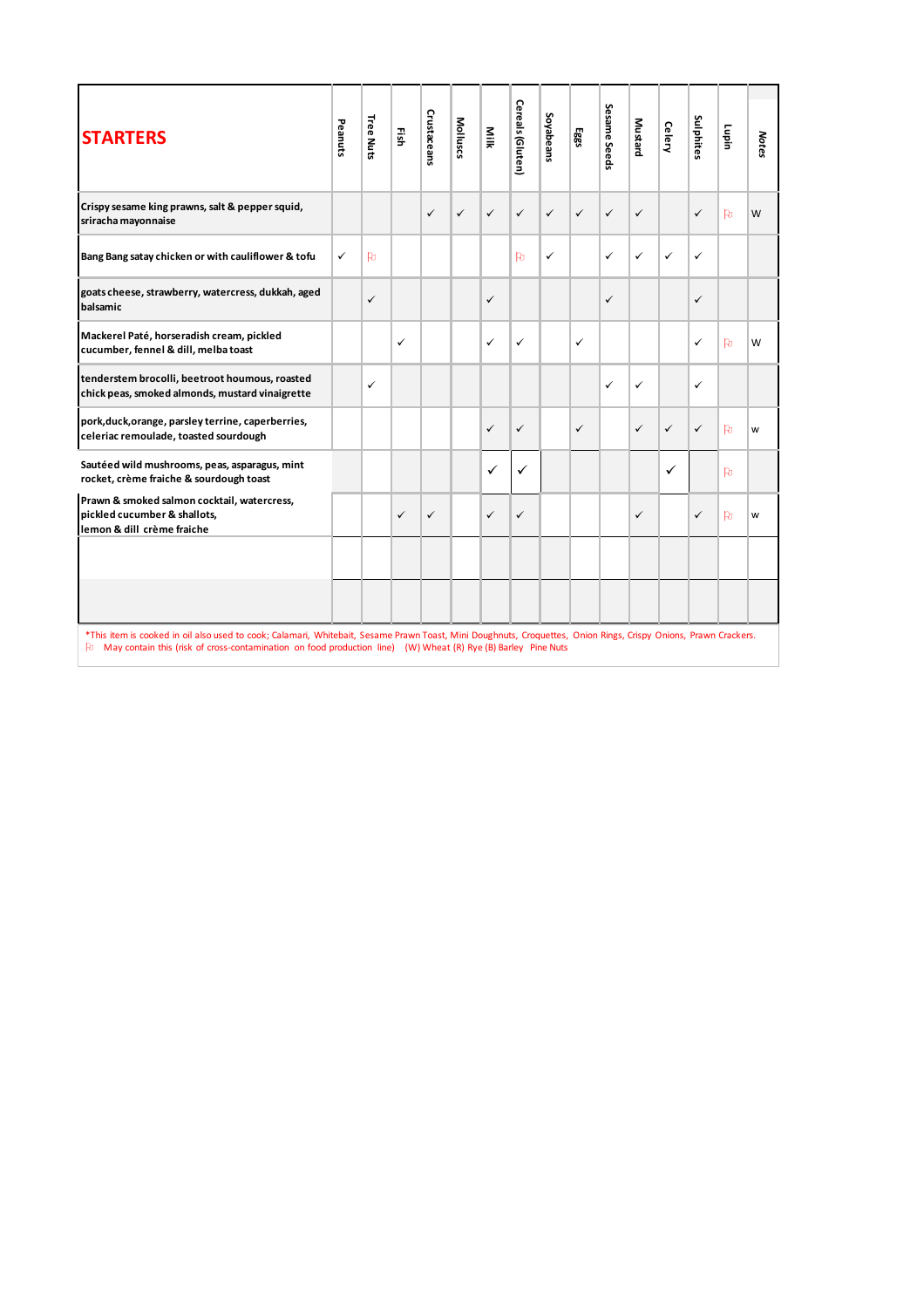| <b>SHARERS</b>                                                    | Peanuts                                                                                                                                                                                                                                                                | <b>Tree Nuts</b> | 굛      | Crustaceans | Molluscs | Milk         | Cereals (Gluten) | Soyabeans | 589          | Sesame Seeds | <b>Mustard</b> | Celery        | Sulphites    | Luiqin       | <b>Notes</b> |
|-------------------------------------------------------------------|------------------------------------------------------------------------------------------------------------------------------------------------------------------------------------------------------------------------------------------------------------------------|------------------|--------|-------------|----------|--------------|------------------|-----------|--------------|--------------|----------------|---------------|--------------|--------------|--------------|
| Garlic ciabatta bread w/pepper & tomato dip                       |                                                                                                                                                                                                                                                                        |                  |        |             |          | $\checkmark$ | ✔                |           |              | Þ            |                |               |              | h            | W            |
| Whole baked camembert with ciabatta & apricot<br>chutney          |                                                                                                                                                                                                                                                                        |                  |        |             |          | $\checkmark$ | ✓                |           |              | Þ.           |                | $\checkmark$  | $\checkmark$ | $\mathbf{p}$ | W, R         |
| Mezze: Olives, beetroot houmous, coconut tzatziki<br>flat bread   |                                                                                                                                                                                                                                                                        |                  |        |             |          |              | ✓                |           |              | ✓            |                | $\checkmark$  | ✓            | Þ            | W            |
| Cured meats, pork terrine, , artichokes, chipolatas,<br>$etc*$    |                                                                                                                                                                                                                                                                        | $\ast$           | $\ast$ | $\ast$      | $\ast$   | $\checkmark$ | ✓                | $\ast$    | $\checkmark$ | $\checkmark$ | $\checkmark$   | $\checkmark$  | ✓            | $\mathbf{p}$ | W, R         |
| Fish board, mackerel paté, salt whitebait, prawns,<br>squid, etc* |                                                                                                                                                                                                                                                                        | $\ast$           | ✓      | ✓           | ✓        | ✓            | ✓                | $\ast$    | $\checkmark$ | *            | ✓              | ✓             | ✓            | $\mathbf{p}$ | W, R,<br>B   |
| Pu.                                                               | *This item is cooked in oil also used to cook; Calamari, Whitebait, Sesame Prawn Toast, Mini Doughnuts, Croquettes, Onion Rings, Crispy Onions, Prawn Crackers.<br>May contain this (risk of cross-contamination on food production line) (W) Wheat (R) Rye (B) Barley |                  |        |             |          |              |                  |           |              |              |                |               |              |              |              |
| <b>SANDWICHES / LL</b>                                            | Peanuts                                                                                                                                                                                                                                                                | Tree Nuts        | 굛      | Crustaceans | Mollusc  | Milk         | Cereals (Gluten  | Soyabeans | 585          | Sesame Seeds | Mustard        | <b>Celery</b> | Sulphites    | Lupin        | <b>Notes</b> |

| <b>SHARERS</b>                                                                                                                                                                                                                                                                | Peanuts | Tree Nuts | 픏  | Crustaceans | Molluscs | Milk         | ereals (Gluten)  | Soyabeans    | 5883         | Sesame Seeds | Mustard      | Celery        | Sulphites    | Lupin | <b>Notes</b> |
|-------------------------------------------------------------------------------------------------------------------------------------------------------------------------------------------------------------------------------------------------------------------------------|---------|-----------|----|-------------|----------|--------------|------------------|--------------|--------------|--------------|--------------|---------------|--------------|-------|--------------|
| Garlic ciabatta bread w/pepper & tomato dip                                                                                                                                                                                                                                   |         |           |    |             |          | ✔            | ✔                |              |              | Þ            |              |               |              | Þ     | W            |
| Whole baked camembert with ciabatta & apricot<br>chutney                                                                                                                                                                                                                      |         |           |    |             |          | $\checkmark$ | $\checkmark$     |              |              | Þ            |              | ✓             | ✓            | Þ     | W, R         |
| Mezze: Olives, beetroot houmous, coconut tzatziki<br>flat bread                                                                                                                                                                                                               |         |           |    |             |          |              | ✓                |              |              | ✓            |              | ✓             | ✓            | Þ     | W            |
| Cured meats, pork terrine, , artichokes, chipolatas,<br>$etc*$                                                                                                                                                                                                                |         | ×         | *  | *           | *        | $\checkmark$ | ✓                | *            | $\checkmark$ | ✓            | $\checkmark$ | ✓             | $\checkmark$ | Þ     | W, R         |
| Fish board, mackerel paté, salt whitebait, prawns,<br>squid, etc*                                                                                                                                                                                                             |         | *         | ✓  | ✓           | ✓        | ✓            | ✓                | *            | ✓            | *            | ✓            | ✓             | ✓            | Þ     | W, R,<br>B   |
| *This item is cooked in oil also used to cook; Calamari, Whitebait, Sesame Prawn Toast, Mini Doughnuts, Croquettes, Onion Rings, Crispy Onions, Prawn Crackers.<br>$\Box$ May contain this (risk of cross-contamination on food production line) (W) Wheat (R) Rye (B) Barley |         |           |    |             |          |              |                  |              |              |              |              |               |              |       |              |
| <b>SANDWICHES / LL</b>                                                                                                                                                                                                                                                        | Peanuts | Tree Nuts | ΕĨ | Crustaceans | Molluscs | Milk         | Cereals (Gluten) | Soyabeans    | 585          | Sesame Seeds | Mustard      | <b>Celery</b> | Sulphites    | Lupin | <b>Notes</b> |
| SANDWICH - Steak & mustard mayo in ciabatta                                                                                                                                                                                                                                   |         |           |    |             |          |              | ✔                |              | ✔            | Po           | ✔            |               |              | Þ     | W            |
| SANDWICH-chilli crab, guacomole, cucumber &<br>rocket                                                                                                                                                                                                                         |         |           |    | ✓           |          |              | ✓                |              | ✓            |              | ✓            |               |              | Þ     | W,           |
| SANDWICH- beetroot houmous, avocado, courgette<br>& red pepper, vegan pesto, baby spinach, spiced<br>dukkah                                                                                                                                                                   |         | ✓         |    |             |          |              | ✓                | $\checkmark$ |              | ✓            |              |               |              | Þ     | W            |
| SANDWICH-chicken, crispy bacon, parmesan, gem,<br>caesar dressing                                                                                                                                                                                                             |         |           | ✓  |             |          | ✓            | $\checkmark$     |              | ✓            |              | ✓            |               | $\checkmark$ | Þ     | W            |
| WRAP-breaded gujons, crushed peas, tartare sauce                                                                                                                                                                                                                              |         |           | ✓  |             |          | ✓            | ✓                |              | ✓            | Þ            | ✓            |               |              | Þ     | W            |
| flat bread, harissa chicken, houmous, tabbouleh,<br>harissa dressing, coconut yoghurt                                                                                                                                                                                         |         |           |    |             |          |              | ✓                |              |              | ✓            |              | ✓             | ✓            | Þ     | W            |
| flat bread, tofu, houmous, tabbouleh, harissa<br>dressing, coconut yoghurt                                                                                                                                                                                                    |         |           |    |             |          |              | ✓                | ✓            |              | ✓            |              | ✓             | ✓            | Þ     | W            |
| salad - calves liver, bacon, artichokes, french beans,<br>sunblush tomatoes, honey & mustard dressing                                                                                                                                                                         |         |           |    |             |          |              |                  |              |              |              | ✓            | ✓             | ✓            | Þ     |              |
| salad - grilled feta 'greek salad' plum tomatoes, black<br>olive tapenade, basil pesto, pine nuts                                                                                                                                                                             |         | ✓         |    |             |          | ✓            |                  |              |              |              |              |               | ✓            |       |              |
| Sautéed wild mushrooms, butternut squash, sage<br>rocket, parmesan & sourdough toast                                                                                                                                                                                          |         |           |    |             |          | ✓            | ✓                |              |              |              |              | ✓             |              | Po.   |              |
| TOAST - Spinach, guacamole, poached eggs,<br>hollandaise                                                                                                                                                                                                                      |         |           |    |             |          | $\checkmark$ | ✓                |              | ✓            | Þ            |              |               | ✓            | Þ     | W            |
|                                                                                                                                                                                                                                                                               |         |           |    |             |          |              |                  |              |              |              |              |               |              |       |              |

\*This item is cooked in oil also used to cook; Calamari, Whitebait, Sesame Prawn Toast, Mini Doughnuts, Croquettes, Onion Rings, Crispy Onions, Prawn Crackers.<br>和 May contain this (risk of cross-contamination on food prod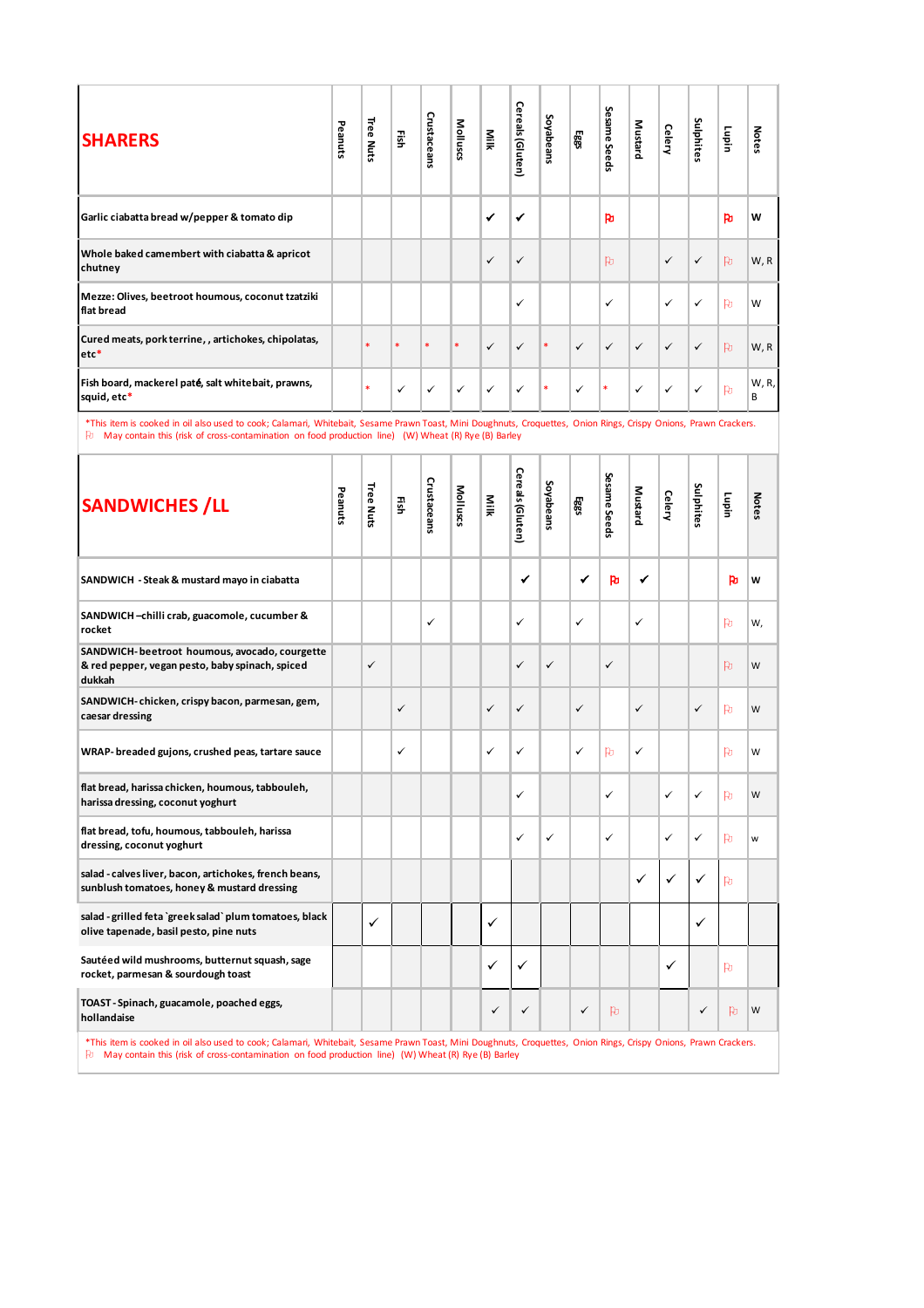| <b>MAIN COURSES</b>                                                                                                                                                                                                                                                        | Peanuts | Tree Nuts | Ηğ           | Crustaceans | Molluscs | Milk | Cereals (Gluten) | Soyabeans | Eggs         | Sesame Seeds | <b>Mustard</b> | <b>Celery</b> | Sulphites    | Lupin          | <b>Notes</b> |
|----------------------------------------------------------------------------------------------------------------------------------------------------------------------------------------------------------------------------------------------------------------------------|---------|-----------|--------------|-------------|----------|------|------------------|-----------|--------------|--------------|----------------|---------------|--------------|----------------|--------------|
| Gourmet Burger with Burger Sauce, Roasted Onions<br>& Smoked Cheddar                                                                                                                                                                                                       |         | Po        | ✔            |             |          | ✔    | ✔                | Þ         | ✔            | Þ            | ✔              | $\checkmark$  | ✔            | $\mathsf{p}_1$ | w,           |
| Falafel burger, halloumi, red pepper, tzatziki,<br>coleslaw                                                                                                                                                                                                                |         | <b>P</b>  | *            |             | *        | ✓    | $\checkmark$     | ✓         |              | ✓            | ✓              | ✓             | $\checkmark$ | $\mathsf{p}_0$ | W            |
| Ribeye/onion rings*, chips, tomatoes, peppercorn<br>jus                                                                                                                                                                                                                    |         | *         | ×            | *           | *        | ✓    | ✓                | *         | *            | *            | $\ast$         | ✓             | $\checkmark$ | $\mathsf{p}_1$ |              |
| Fish & chips                                                                                                                                                                                                                                                               |         |           | ✓            |             |          |      |                  |           | $\checkmark$ |              | ✓              |               | $\checkmark$ | $\mathsf{p}_1$ | GF           |
| Sausage & mash, crispy onions*                                                                                                                                                                                                                                             |         | *         | ×            |             |          | ✓    | ✓                |           | *            | ×            | ×              | ✓             | ✓            |                | W            |
| Liver, bacon, mash and spinach                                                                                                                                                                                                                                             |         |           |              |             |          | ✓    |                  |           |              |              | ✓              | $\checkmark$  | $\checkmark$ |                |              |
| Bubble & Squeak with ham / brocolli                                                                                                                                                                                                                                        |         |           |              |             |          | ✓    |                  |           | $\checkmark$ |              |                |               |              |                |              |
| Bubble & squeak with smoked salmon                                                                                                                                                                                                                                         |         |           | $\checkmark$ |             |          | ✓    |                  |           | $\checkmark$ |              |                |               |              |                |              |
| Breaded Chicken schnitzel, garlic butter, parmesan &<br>truffle chips, green spring salad                                                                                                                                                                                  |         |           |              |             |          | ✓    | $\checkmark$     | ✓         | ✓            | ✓            |                | ✓             | $\checkmark$ |                | W            |
| courgette, asparagus, oyster mushroom, sunblush<br>tomato, linguini, vegan pesto, pinenuts                                                                                                                                                                                 |         | ✓         |              |             |          |      | $\checkmark$     |           |              |              |                | ✓             |              | P              | W            |
| cod fillet, pea and mint risotto, samphire                                                                                                                                                                                                                                 |         |           | $\checkmark$ |             |          | ✓    |                  |           |              |              |                | ✓             |              |                |              |
| grilled seabass, bombay potatoes, brocolli, curry oil                                                                                                                                                                                                                      |         |           | ✓            |             |          | ✓    |                  |           |              |              | $\checkmark$   |               |              |                |              |
| keralan vegetable curry, brown rice, coconut, chilli,<br>sweet potato crips                                                                                                                                                                                                |         |           |              |             |          |      |                  |           |              |              | ✓              | ✓             | $\checkmark$ |                |              |
| pork fillet, rarebit glaze, saute new potatoes, cider<br>sauce                                                                                                                                                                                                             |         |           | ✓            |             |          | ✓    | $\checkmark$     |           |              |              | ✓              | $\checkmark$  | ✓            |                | W            |
| centre cut rump, gratin potatoes, mushroom & red<br>wine sauce, broccoli                                                                                                                                                                                                   |         |           |              |             |          | ✓    |                  |           |              |              |                | $\checkmark$  | $\checkmark$ |                |              |
| New Steak Specks, Rib eye or Fillet steak home cut<br>chips, slow roasted tomatoes, onion rings,<br>peppercorn, bearnaise or garlic butter sauce                                                                                                                           |         |           |              |             |          |      | $\checkmark$     |           |              |              |                |               |              |                |              |
| <b>Bearnaise Sauce</b>                                                                                                                                                                                                                                                     |         |           |              |             |          | ✓    |                  |           | $\checkmark$ |              | $\checkmark$   |               | $\checkmark$ |                |              |
| <b>Peppercorn Sauce</b>                                                                                                                                                                                                                                                    |         |           |              |             |          | ✓    |                  |           |              |              |                | ✓             | $\checkmark$ |                |              |
| Garlic butter                                                                                                                                                                                                                                                              |         |           |              |             |          | ✓    |                  |           |              |              |                |               |              |                |              |
|                                                                                                                                                                                                                                                                            |         |           |              |             |          |      |                  |           |              |              |                |               |              |                |              |
| *This item is cooked in oil also used to cook; Calamari, Whitebait, Sesame Prawn Toast, Mini Doughnuts, Croquettes, Onion Rings, Crispy Onions, Prawn Crackers.<br>[2] May contain this (risk of cross-contamination on food production line) (W) Wheat (R) Rye (B) Barley |         |           |              |             |          |      |                  |           |              |              |                |               |              |                |              |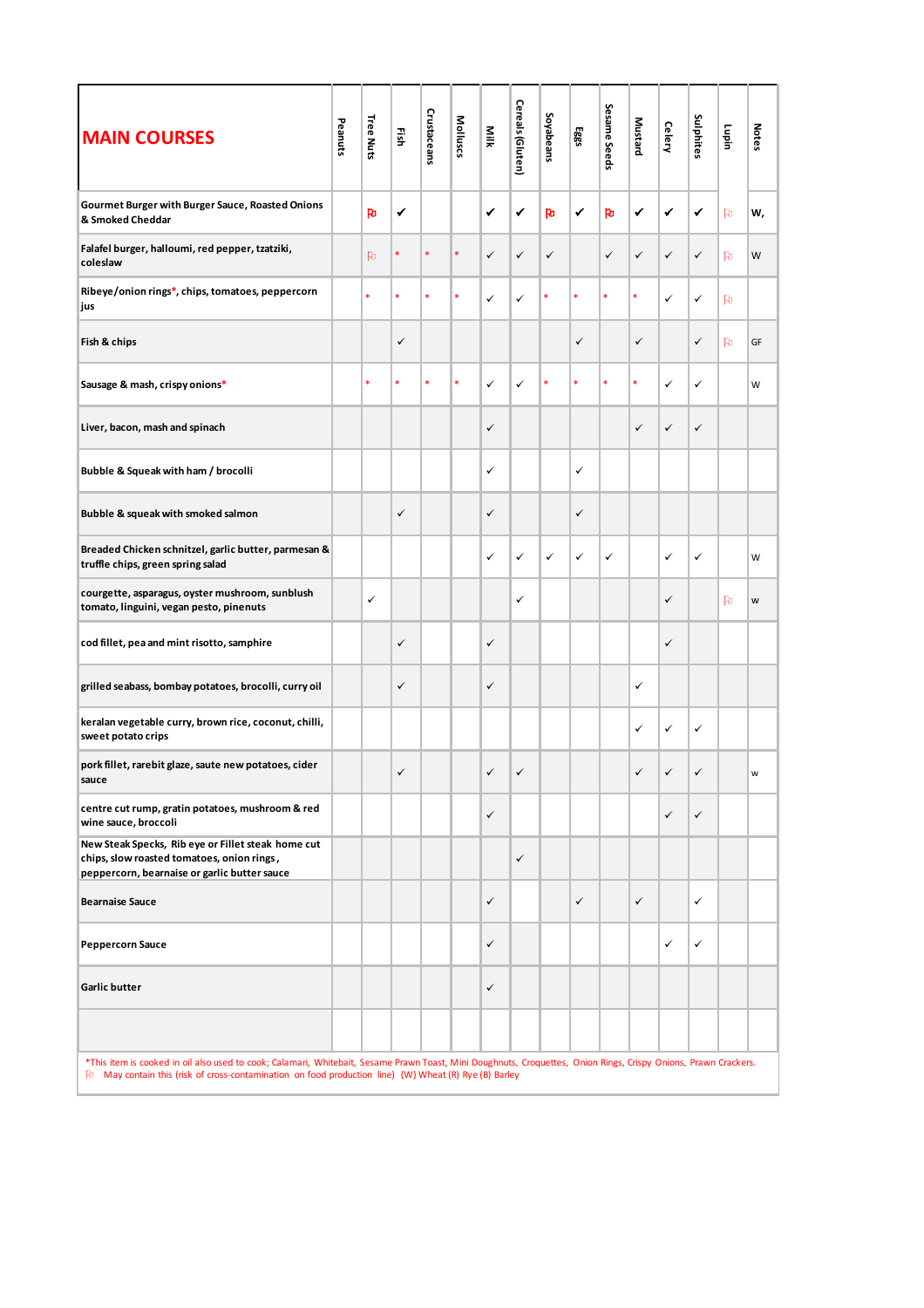| <b>ROASTS AND SIDES</b>                                                                                                                                                                                                                                                | Peanuts | Tree Nuts    | 픭 | Crustaceans | Molluscs | Milk         | Cereals (Gluten) | Soyabeans    | Egg3         | Sesame Seeds | <b>Mustard</b> | <b>Celery</b> | Sulphites    | Lupin          | <b>Notes</b> |
|------------------------------------------------------------------------------------------------------------------------------------------------------------------------------------------------------------------------------------------------------------------------|---------|--------------|---|-------------|----------|--------------|------------------|--------------|--------------|--------------|----------------|---------------|--------------|----------------|--------------|
| Roast Beef-Yorkshire puds, roast pots                                                                                                                                                                                                                                  |         |              |   |             |          | ✔            | ✔                |              | ✔            |              |                | ✔             | ✔            | Þ              | W            |
| Roast pork belly - mash, kale, apple, mustard jus,<br>stuffing-STUFFING MC ALL NUT ALLERGENS                                                                                                                                                                           | Þ       | $\checkmark$ |   |             |          | $\checkmark$ | $\checkmark$     | P            | $\checkmark$ | Þ            | $\checkmark$   | ✓             | $\checkmark$ | Þ              | W            |
| roast turkey- breat & leg, chipolata, bacon wrapped<br>stuffing, roast potatoes, bread sauce, cranberry                                                                                                                                                                | Þ       |              |   |             |          | ✓            | ✓                |              | ✓            |              |                | ✓             | ✓            | $\mathsf{p}_1$ | W            |
| Roast lamb - pinenut & herb stuffing, roast pots -<br>STUFFING MC ALL NUT ALLERGENS                                                                                                                                                                                    | Þ       | $\checkmark$ |   |             |          | $\checkmark$ | ✓                | $\checkmark$ | $\checkmark$ | Þ.           | Þ              | ✓             | $\checkmark$ | $\mathsf{p}_1$ | W            |
| Roast chicken-chipolatas, pinenut & herb stuffing,<br>bread sauce, pots-STUFFING MC ALL NUT ALLERGEN                                                                                                                                                                   | Þ       | $\checkmark$ |   |             |          | ✓            | ✓                | <b>Pu</b>    | $\checkmark$ | Þ            | ✓              | $\checkmark$  | ✓            | <b>P</b>       | W            |
| Veggie carrot & cashew nut roast                                                                                                                                                                                                                                       | Þ       | $\checkmark$ |   |             |          |              | ✓                |              |              | $\checkmark$ |                | $\checkmark$  | $\checkmark$ | <b>P</b>       |              |
| lamb shank, braised with garlic & rosemary                                                                                                                                                                                                                             |         |              |   |             |          | ✔            | ✔                |              |              |              |                | ✔             |              | <b>P</b>       | W            |
| Cauliflower gratin                                                                                                                                                                                                                                                     |         |              |   |             |          | ✔            | ✔                |              | ✔            |              | ✔              | ✔             |              |                |              |
| <b>Colcannon Mash</b>                                                                                                                                                                                                                                                  |         |              |   |             |          | ✔            |                  |              |              |              |                |               |              |                |              |
| <b>Minted New Potatoes</b>                                                                                                                                                                                                                                             |         |              |   |             |          | ✔            |                  |              |              |              |                |               |              |                |              |
| Home cut chips                                                                                                                                                                                                                                                         |         |              |   |             |          |              |                  |              |              |              |                |               |              |                |              |
| French beans & tenderstem broccoli                                                                                                                                                                                                                                     |         |              |   |             |          | ✔            |                  |              |              |              |                |               |              |                |              |
| truffle & parmesan chips                                                                                                                                                                                                                                               |         |              |   |             |          | ✔            |                  |              |              |              |                |               |              |                |              |
| *This item is cooked in oil also used to cook; Calamari, Whitebait, Sesame Prawn Toast, Mini Doughnuts, Croquettes, Onion Rings, Crispy Onions, Prawn Crackers.<br>May contain this (risk of cross-contamination on food production line) (W) Wheat (R) Rye (B) Barley |         |              |   |             |          |              |                  |              |              |              |                |               |              |                |              |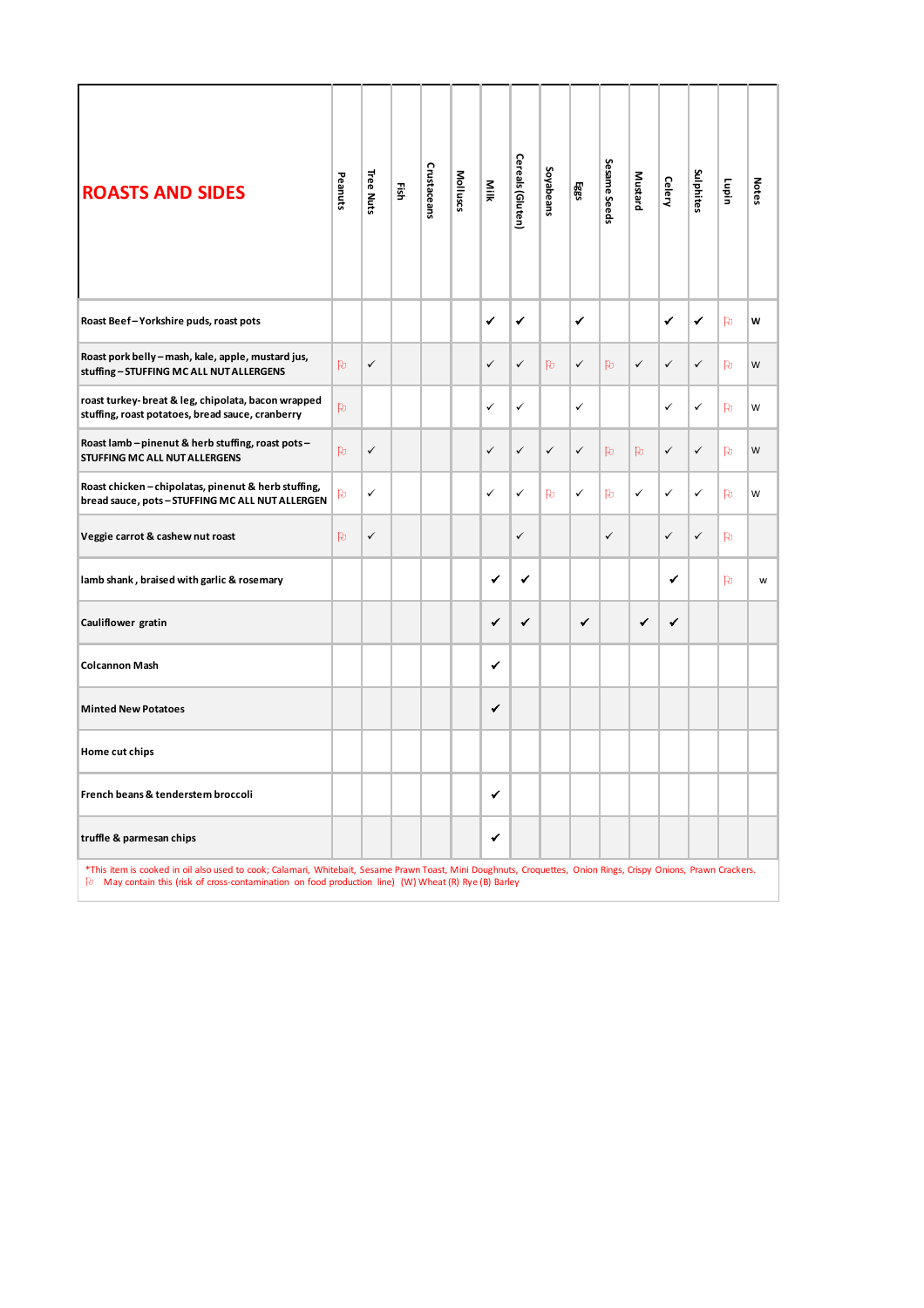| <b>KIDS</b>                                                                                                                                                                                                                                                               | Peanuts    | Tree Nuts | ΕĨsh         | Crustaceans | Molluscs | Milk         | Cereals (Gluten) | Soyabeans | Eggs         | Sesame Seeds | Mustard | <b>Celery</b> | Sulphites    | Lupin     | <b>Notes</b> |
|---------------------------------------------------------------------------------------------------------------------------------------------------------------------------------------------------------------------------------------------------------------------------|------------|-----------|--------------|-------------|----------|--------------|------------------|-----------|--------------|--------------|---------|---------------|--------------|-----------|--------------|
| Cheeseburger & chips                                                                                                                                                                                                                                                      |            | <b>R</b>  |              |             |          | ✔            | ✔                |           |              | ✔            |         |               |              | <b>P</b>  |              |
| Pasta, ham, peas & parmesan                                                                                                                                                                                                                                               |            |           |              |             |          | $\checkmark$ | $\checkmark$     |           | ✓            |              |         |               | $\checkmark$ | <b>P</b>  | W            |
| Fish & chips                                                                                                                                                                                                                                                              |            |           | $\checkmark$ |             |          |              |                  |           |              |              |         |               | $\checkmark$ | <b>Po</b> |              |
| Ham, egg & chips                                                                                                                                                                                                                                                          |            |           |              |             |          |              |                  |           | $\checkmark$ |              |         |               | $\checkmark$ |           |              |
| <b>Chicken Roast</b>                                                                                                                                                                                                                                                      | <b>P</b> b | <b>P</b>  |              |             |          | $\checkmark$ | ✔                | <b>PD</b> | ✔            | <b>Pu</b>    | ✔       | ✔             | ✔            | <b>Po</b> | W            |
| <b>Beef Roast</b>                                                                                                                                                                                                                                                         |            |           |              |             |          | $\checkmark$ | $\checkmark$     |           | ✔            |              |         | ✔             | $\checkmark$ | <b>Po</b> | W            |
| <b>Lamb Roast</b>                                                                                                                                                                                                                                                         | <b>Po</b>  | <b>PD</b> |              |             |          | $\checkmark$ | ✔                | ✔         | ✔            | <b>Po</b>    | Þ       | $\checkmark$  | ✔            | <b>Po</b> | W            |
| Pasta, broccoli and tomato sauce                                                                                                                                                                                                                                          |            |           |              |             |          |              | $\checkmark$     |           | $\checkmark$ |              |         |               |              | <b>Po</b> | W            |
| Poached fillet of Salmon, creamy mash & broccoli                                                                                                                                                                                                                          |            |           | ✔            |             |          | $\checkmark$ |                  |           |              |              |         |               |              |           |              |
| Consibee Cumberland sausage with creamy mash<br>and gravy                                                                                                                                                                                                                 |            |           |              |             |          | $\checkmark$ | $\checkmark$     |           |              |              |         | $\checkmark$  | $\checkmark$ | <b>Po</b> | W            |
| cheese & tomato sourdough flatbread pizza                                                                                                                                                                                                                                 |            |           |              |             |          | ✔            | ✔                |           |              |              |         |               |              |           |              |
| *This item is cooked in oil also used to cook; Calamari, Whitebait, Sesame Prawn Toast, Mini Doughnuts, Croquettes, Onion Rings, Crispy Onions, Prawn Crackers.<br>Fu May contain this (risk of cross-contamination on food production line) (W) Wheat (R) Rye (B) Barley |            |           |              |             |          |              |                  |           |              |              |         |               |              |           |              |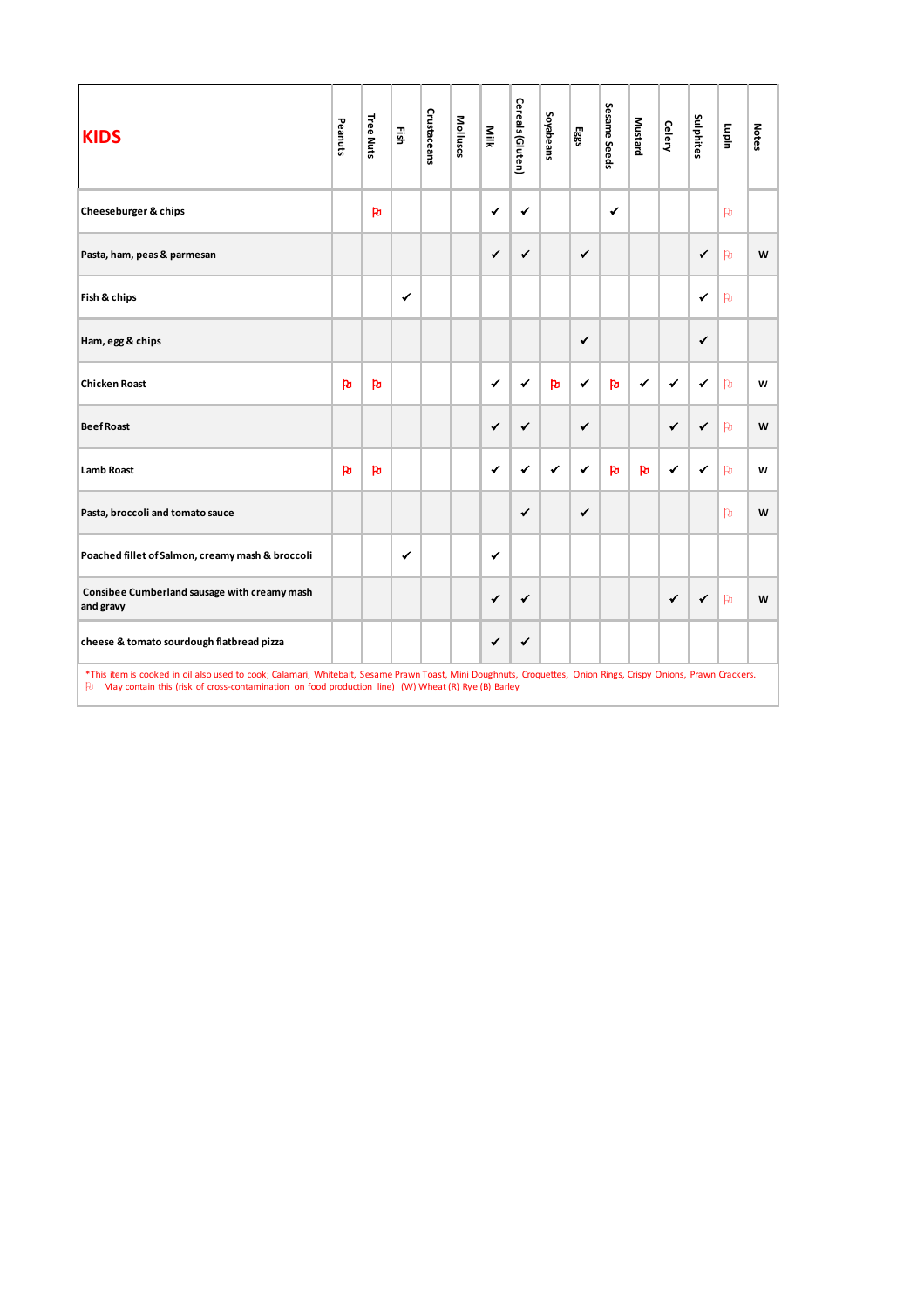| <b>PUDDINGS</b>                                                                                                                                | Peanuts      | Tree Nuts    | 픏   | Crustaceans | Molluscs | Nilk         | Cereals (Gluten) | Soyabeans    | Eggs         | Sesame Seeds | <b>Mustard</b> | Celery       | Sulphites    | lupin                 | <b>Notes</b>         |
|------------------------------------------------------------------------------------------------------------------------------------------------|--------------|--------------|-----|-------------|----------|--------------|------------------|--------------|--------------|--------------|----------------|--------------|--------------|-----------------------|----------------------|
| Cheeseboard                                                                                                                                    | $\checkmark$ | ✔            |     |             |          | $\checkmark$ | $\checkmark$     |              | $\checkmark$ | ✔            |                | $\checkmark$ | $\checkmark$ |                       | W, R,<br><b>O, B</b> |
| Disaronno Affogato                                                                                                                             |              | ✓            |     |             |          | $\checkmark$ | $\checkmark$     | $\checkmark$ |              |              |                |              | $\checkmark$ |                       |                      |
| Pineapple, mixed berries, mint, blackcurrent fruit<br>Sorbet                                                                                   |              |              |     |             |          |              |                  |              |              |              |                |              |              |                       |                      |
| <b>Sticky Toffee Pudding</b>                                                                                                                   |              |              |     |             |          | $\checkmark$ | $\checkmark$     |              | $\checkmark$ |              |                |              | $\checkmark$ |                       | W                    |
| Mini Nutella Doughnuts with Chocolate Sauce*                                                                                                   |              | ✓            | PO. | PO.         | PO.      | $\checkmark$ | ✓                | $\checkmark$ | $\checkmark$ | $\ast$       | $\ast$         | PO.          | $\checkmark$ |                       | W                    |
| Baileys crunch chocolate tiffin                                                                                                                |              | PO.          |     |             |          | $\checkmark$ | $\checkmark$     | $\checkmark$ |              |              |                |              |              |                       | W                    |
| White Chocolate chip Brownie                                                                                                                   |              |              |     |             |          | $\checkmark$ |                  | ✓            | $\checkmark$ |              |                |              |              |                       | GF                   |
|                                                                                                                                                |              |              |     |             |          |              |                  |              |              |              |                |              |              |                       |                      |
| set greek yoghurt, strawberries, pistachio, honey,<br>lemon & poppy seed shortbread                                                            |              | ✓            |     |             |          | $\checkmark$ | $\checkmark$     |              | $\checkmark$ |              |                |              |              |                       | W                    |
| mixed berry & apple crumble, apple & elderflower<br>sorbet                                                                                     |              | <b>P</b>     |     |             |          |              | $\checkmark$     |              |              |              |                |              | ✓            |                       | W                    |
| banoffe crunch                                                                                                                                 | <b>P</b>     | $\checkmark$ |     |             |          | $\checkmark$ | ✓                | $\checkmark$ | p            |              |                |              |              |                       | W                    |
| Vanilla Ice Cream                                                                                                                              | <b>P</b> u   | ħ            |     |             |          | ✔            |                  | $\checkmark$ | <b>Pu</b>    |              |                |              |              |                       |                      |
| Chocolate                                                                                                                                      | <b>P</b>     | <b>Pu</b>    |     |             |          | $\checkmark$ |                  | ✔            | p            |              |                |              |              |                       |                      |
| Strawberry                                                                                                                                     | Po           | Po           |     |             |          | ✔            |                  | ✔            | <b>P</b>     |              |                |              |              |                       |                      |
| <b>Salted Caramel</b>                                                                                                                          | <b>P</b>     | <b>Pu</b>    |     |             |          | $\checkmark$ |                  | ✔            | $\checkmark$ |              |                |              |              |                       |                      |
| Pistachio                                                                                                                                      | <b>P</b>     | <b>P</b>     |     |             |          | ✔            |                  | ✔            | <b>P</b>     |              |                |              |              |                       |                      |
| <b>Banoffee crunch</b>                                                                                                                         | <b>P</b>     | <b>P</b>     |     |             |          | $\checkmark$ |                  | ✔            | $\mathbf{p}$ |              |                |              |              |                       |                      |
| Honeycomb                                                                                                                                      | <b>P</b>     | Þ            |     |             |          | ✔            |                  | ✔            | <b>P</b>     |              |                |              |              |                       |                      |
| passion fruit sorbet                                                                                                                           |              |              |     |             |          |              |                  |              |              |              |                |              |              |                       |                      |
| <b>Blackcurrant sorbet</b>                                                                                                                     |              |              |     |             |          |              |                  |              |              |              |                |              |              |                       |                      |
| <b>Raspberry Sorbet</b>                                                                                                                        |              |              |     |             |          |              |                  |              |              |              |                |              |              |                       |                      |
| *This item is cooked in oil also used to cook: Calamari, Whitebait, Sesame Prawn Toast, Mini Doughnuts, Croquettes, Onion Rings, Crispy Onions |              |              |     |             |          |              |                  |              |              |              |                |              |              | <b>Prawn Crackers</b> |                      |

\*This item is cooked in oil also used to cook; Calamari, Whitebait, Sesame Prawn Toast, Mini Doughnuts, Croquettes, Onion Rings, Crispy Onions, Prawn Crackers.<br>和 May contain this (risk of cross-contamination on food prod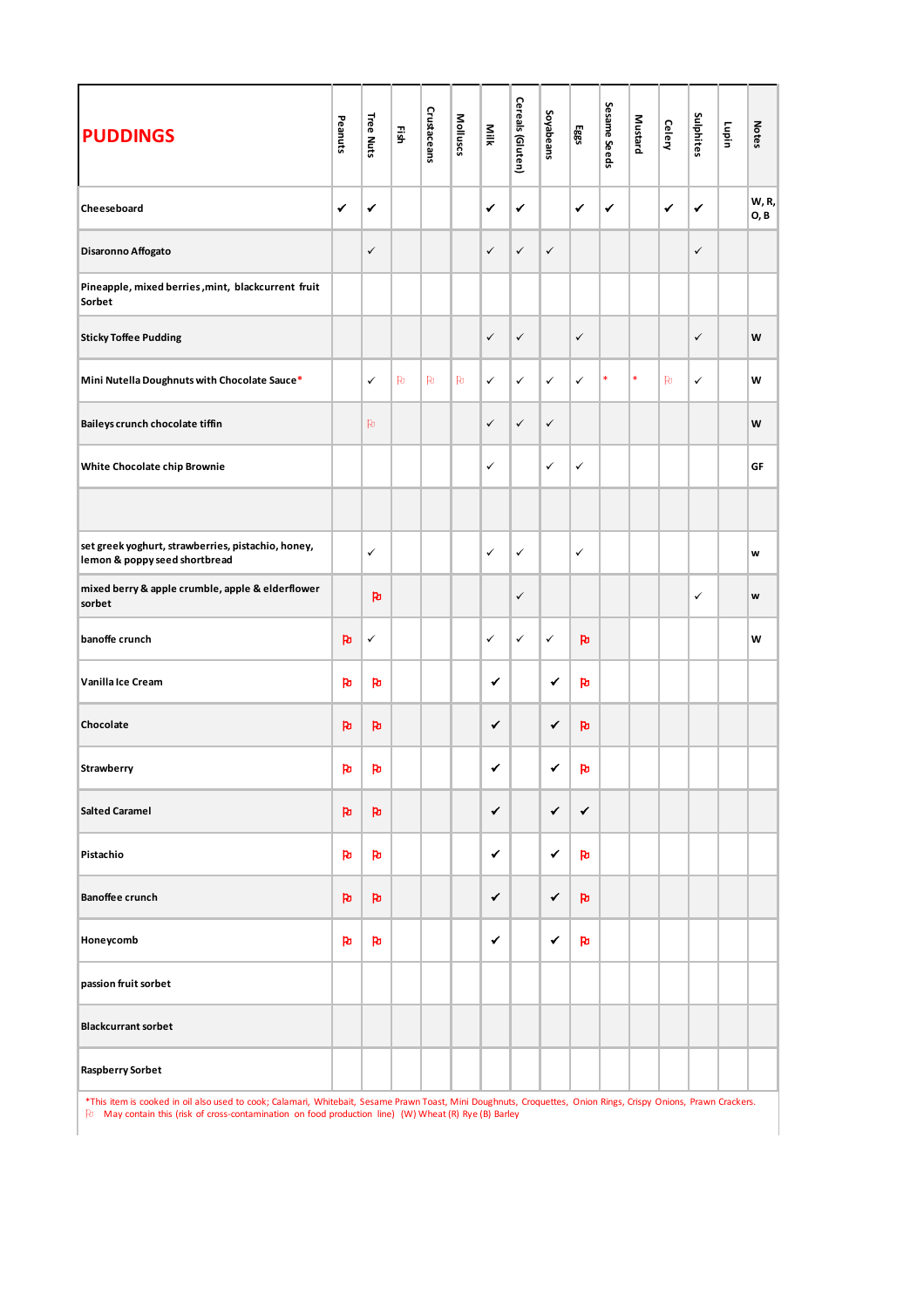| Peanuts | Tree Nuts | 쯽            | Crustaceans  | Molluscs | Milk         | Cereals (Gluten) | Soyabeans    | 585          | Sesame Seeds | Mustard      | <b>Celery</b> | Sulphites    | Lupin | <b>Notes</b> |
|---------|-----------|--------------|--------------|----------|--------------|------------------|--------------|--------------|--------------|--------------|---------------|--------------|-------|--------------|
|         | $\ast$    | $\ast$       | $\checkmark$ | *        | $\ast$       | ✔                | $\ast$       | ✔            | $\ast$       | $\ast$       | *             | $\ast$       |       |              |
|         | $\ast$    | ✔            | \$           | *        | \$           | ✔                | *            | ✔            | *            | $\ast$       | *             | *            |       |              |
|         |           |              |              |          | $\checkmark$ |                  |              |              |              |              |               |              |       |              |
|         |           |              |              |          | $\checkmark$ |                  |              |              |              |              | $\checkmark$  | $\checkmark$ |       |              |
|         |           |              |              |          |              | $\checkmark$     |              |              |              |              | $\checkmark$  |              |       |              |
|         | $\ast$    | $\ast$       | $\ast$       | $\ast$   | $\checkmark$ | $\checkmark$     | $\ast$       | $\ast$       | $\ast$       | $\checkmark$ | $\ast$        | $\ast$       |       |              |
|         |           | $\checkmark$ | $\checkmark$ |          |              |                  | $\checkmark$ |              |              |              |               |              |       |              |
|         | $\ast$    | $\ast$       | $\checkmark$ | $\ast$   | *.           | $\ast$           | *            | $\checkmark$ | $\ast$       | $\ast$       | $\ast$        | $\ast$       |       |              |
|         |           |              |              |          |              |                  |              | $\checkmark$ |              | $\checkmark$ |               | $\checkmark$ |       |              |
|         |           |              |              |          |              |                  |              |              |              | $\checkmark$ | $\checkmark$  |              |       |              |
|         |           |              |              |          |              |                  |              | $\checkmark$ |              |              |               | $\checkmark$ |       |              |
|         |           |              |              |          |              |                  |              | $\checkmark$ |              | $\checkmark$ |               | $\checkmark$ |       |              |
|         |           |              |              |          |              | $\checkmark$     |              |              |              |              |               | $\checkmark$ |       |              |
|         |           |              |              |          |              | $\checkmark$     |              |              | $\checkmark$ |              |               |              |       |              |
|         |           |              |              |          |              |                  |              |              |              |              |               |              |       |              |
|         |           |              |              |          |              |                  |              |              |              |              |               |              |       |              |
|         |           |              |              |          |              |                  |              |              |              |              |               |              |       |              |